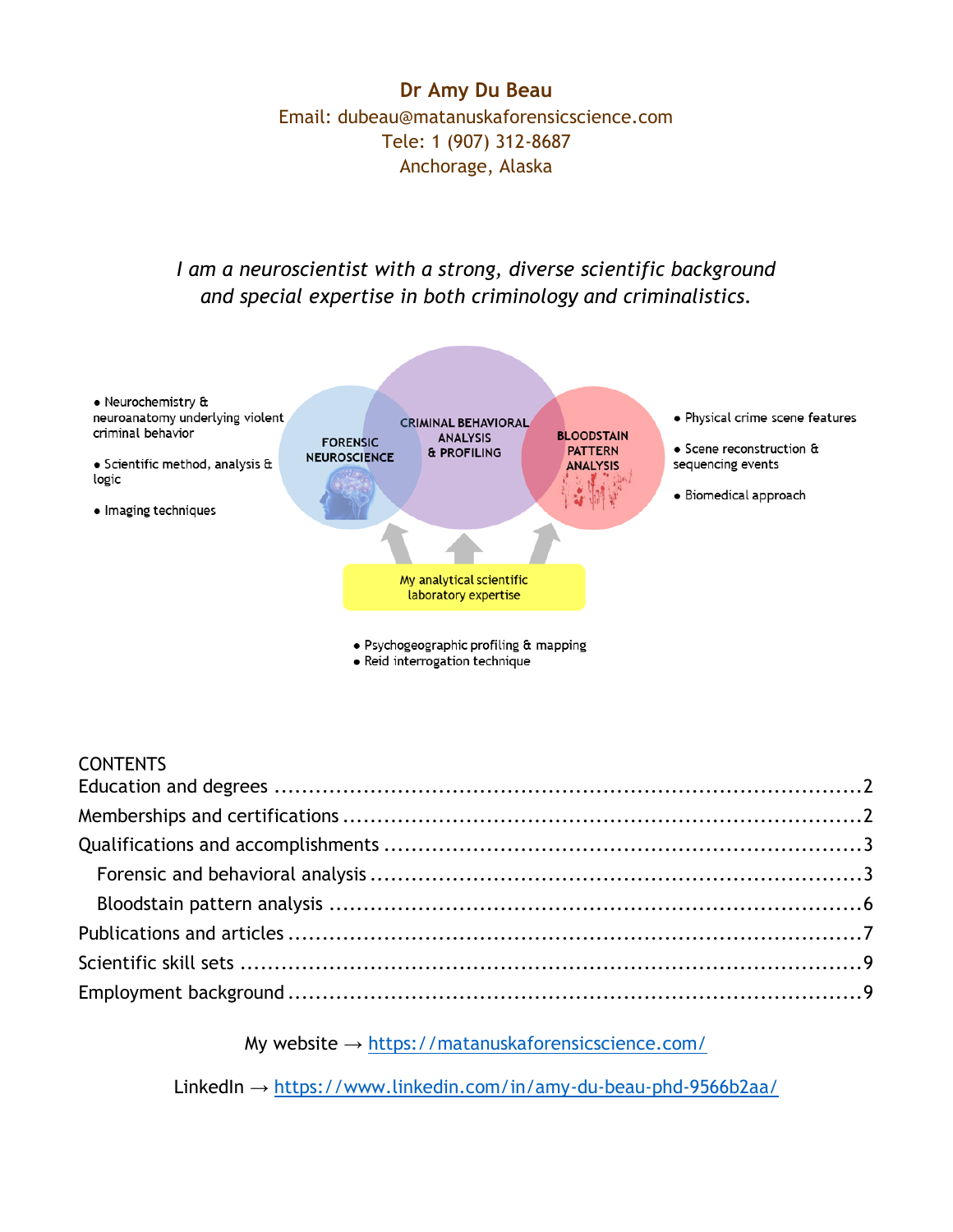# <span id="page-1-0"></span>Education and degrees

| PhD, Neuroscience (Integrated Biology) | University of Glasgow, Scotland, United Kingdom<br>2013 |
|----------------------------------------|---------------------------------------------------------|
|                                        |                                                         |
| MS, Environmental Science              | Alaska Pacific University                               |
|                                        | Matanuska Experiment Research Station internship        |
| <b>BS, Natural Science</b>             | University of Alaska Anchorage                          |
|                                        |                                                         |

# <span id="page-1-1"></span>Memberships and certifications

| International Homicide Investigators Association (2022)                             |
|-------------------------------------------------------------------------------------|
| Global Scientific Guild - Forensic - Lecture webinar (2021 & 2022)                  |
| International Association of Crime Analysts (since 2020) No. 8764                   |
| Diplomat of the Academy of Behavioral Profiling, D-ABP (since 2019)                 |
| Certificate of Reid Technique - Investigative interviewing & advanced interrogation |
| (earned 2020)                                                                       |
| International Association of Identification (since 2018) No. 33079                  |
| International Association of Bloodstain Pattern Analysts (since 2018) No. 4647      |
| Matanuska Forensic Science, LLC licensure (since 2019) Alaska No. 2092067           |
| American Chemical Society (since 2017) No. 31227345                                 |
| British Neuroscience Association (since 2012) No. 23682373                          |
| Federation of European Neuroscience Societies (since 2012)                          |
| European Physiological Society (since 2012)                                         |
| American Association for the Advancement of Science (since 2020) No. 60220076       |
| Institute of Neuroscience and Psychology (since 2010)                               |
| Scottish Accreditation Board - Animal modelling & surgical certificate (since 2011) |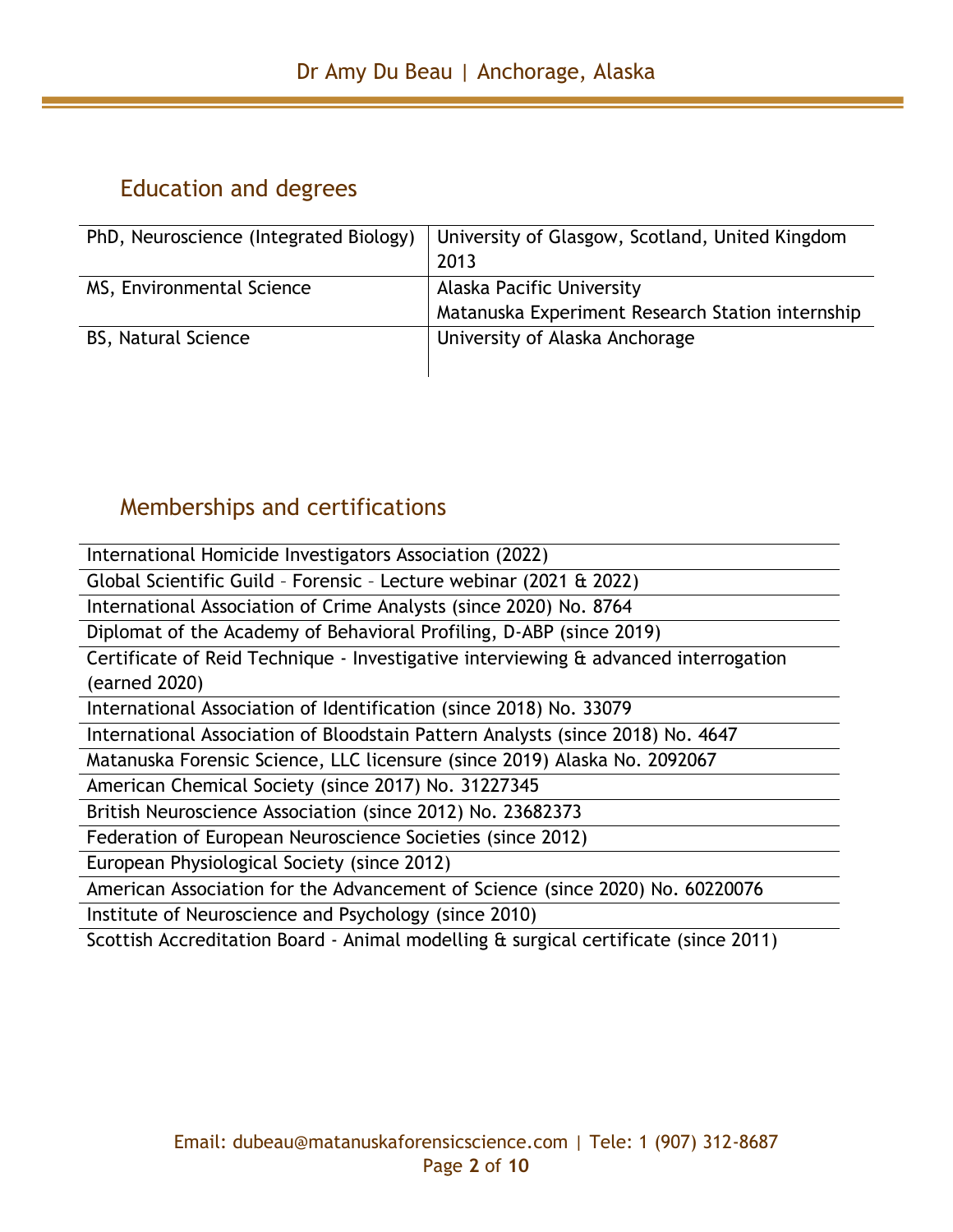# <span id="page-2-0"></span>Qualifications and accomplishments

# Forensic and behavioral analysis

<span id="page-2-1"></span>

| 2021 | 3rd annual Global Webinar, Forensic Science. November 19 - 21.  | International |
|------|-----------------------------------------------------------------|---------------|
|      | Psychogeographic analysis of serialists: my poster and lecture  |               |
| 2021 | Case no. 20-40385, Profile report (14 pages). Local attorney    | Anchorage,    |
|      |                                                                 | Alaska        |
| 2021 | Forensic Talks: 'Psychoactive Medication and Violence,' by Dr   | Canada        |
|      | Selma Eikelenboom-Schieveld with Eugene Liscio                  |               |
|      | Psychoactive drugs and violent behavior with genetic            |               |
|      | preponderances (online live venue)                              |               |
| 2020 | Dr Henry Lee Institute of Forensic Science, 1/2 day webinar     | New Haven,    |
|      | Forensic Genetic Genealogy and Familial DNA Searching           | Connecticut   |
|      | Solving crimes using relatives' DNA: genetic genealogy and      |               |
|      | familial DNA searching: applications for casework               |               |
| 2020 | Forensic Talks: 'Science of Violence,' by Dr Geoff Desmoulin    | Canada        |
|      | with Eugene Liscio                                              |               |
|      | Forensic kinesthetics and technology (online live venue)        |               |
| 2020 | Forensic Talks: 'Science of Bias,' by Dr Itiel Dror with Eugene | Canada        |
|      | Liscio                                                          |               |
|      | Cognitive science applied to forensics (online live venue)      |               |
| 2020 | Dr Henry Lee Institute of Forensic Science, 5-part online       | New Haven,    |
|      | webinar                                                         | Connecticut   |
|      | Certificate: Advanced Forensic Science                          |               |
|      | Crime scene investigation, Documentation, Pattern evidence      |               |
|      | reconstruction, Bloodstain pattern examination/analysis,        |               |
|      | Trace evidence analysis, Forensic DNA evidence                  |               |
| 2020 | Reid technique of investigative interviewing and advanced       | Wichita,      |
|      | interrogation certification, Four day on-site course            | <b>Kansas</b> |
| 2020 | Review photographic bloodstain evidence, crime scene and        | Anchorage,    |
|      | medical examination (advocate request)                          | Alaska        |
| 2020 | International Association of Identification (IAI), General      |               |
|      | discipline sub-committee                                        |               |
| 2020 | International Association of Forensic Criminologists (IAFC),    | Sitka, Alaska |
|      | summit conference                                               |               |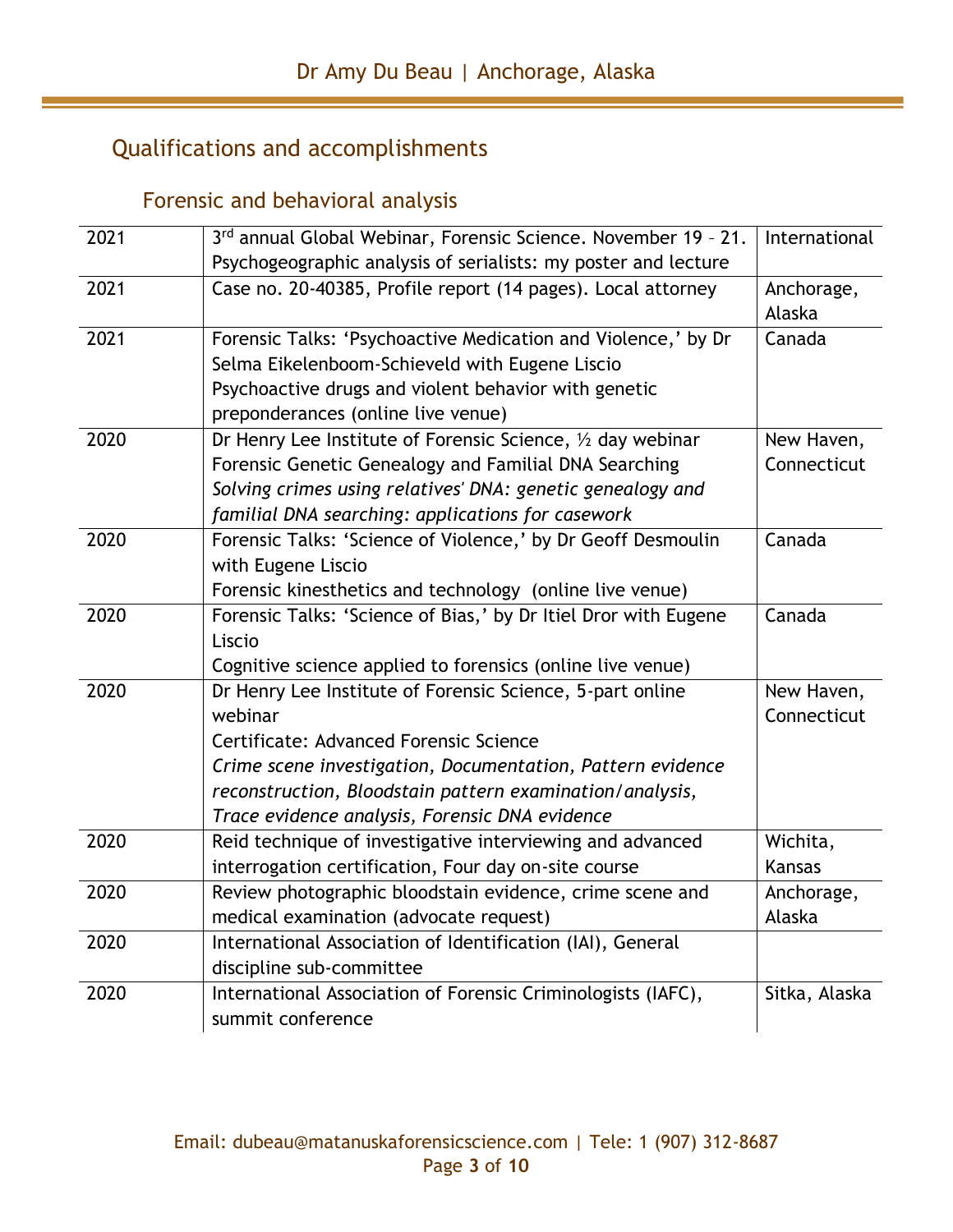| 2019-2020 | Case no. 19-5110, Criminal behavioral profiling and<br>investigations, including my profile report (57 pages plus 10<br>page addendum with interactive mapping), etc.                                                                                                                                                                                                                                                                                                                                                                                                                                                                                                                                                                                                                                                                                                                                                                                                                                                                                                                                                                                                               | Homer,<br>Alaska     |
|-----------|-------------------------------------------------------------------------------------------------------------------------------------------------------------------------------------------------------------------------------------------------------------------------------------------------------------------------------------------------------------------------------------------------------------------------------------------------------------------------------------------------------------------------------------------------------------------------------------------------------------------------------------------------------------------------------------------------------------------------------------------------------------------------------------------------------------------------------------------------------------------------------------------------------------------------------------------------------------------------------------------------------------------------------------------------------------------------------------------------------------------------------------------------------------------------------------|----------------------|
| 2019      | Mental health and the criminal justice system, Alaska<br>Association of Criminal Defense Lawyers (AKACDL), Attendance<br>certificate (1.5 continuing legal education credits)                                                                                                                                                                                                                                                                                                                                                                                                                                                                                                                                                                                                                                                                                                                                                                                                                                                                                                                                                                                                       | Anchorage,<br>Alaska |
| 2021      | Du Beau, A. Psychogeographic Analysis of Serialists<br>Abstract: Serial crimes pose an especially dire threat to public<br>safety. Serial murderers volitionally choose places to prey,<br>encounter, kill and dispose of their victims using distinctively<br>identifying mental maps. Criminal behavioural profiling may<br>be succinctly described as the 'what' plus the 'how' equals<br>'who'. Based on finding from this study, 'where' emerges as<br>the other critical missing factor in identifying serial<br>murderers. Using a novel application of mapping technology<br>and sophisticated imaging techniques, this study explicitly<br>addresses the geography of serial murderers as a function of<br>their behavioural profiles by analyzing three solved cases:<br>Robert Hansen, Israel Keyes and Cody Legebokoff. This study<br>highlights the need for identifying, classifying and collecting<br>comprehensive serial crime scene location data to refine<br>investigative profiling directives in support of implementing<br>Savanna's Act and allaying risks to public safety.<br>Psychogeographic profiling emerges as a powerful investigative<br>approach. |                      |
| 2019      | International Association of Identification (IAI) Conference<br>Participated in a weeklong conference representing every<br>forensic discipline - workshops, lectures and networking.                                                                                                                                                                                                                                                                                                                                                                                                                                                                                                                                                                                                                                                                                                                                                                                                                                                                                                                                                                                               | Reno,<br>Nevada      |
| 2019      | Criminal profiling and crime scene analysis, certification<br>diploma (D-ABP), International Association of Forensic<br>Criminologists (IAFC) and Academy of Behavioral Profiling<br>(ABP), January - June<br>Coursework: Forensic behavioral analysis, Criminology,<br>Forensic fraud, Case studies, Threshold analysis, Equivocal<br>death analysis, Motive, Intent, Modus operandi, Linkage<br>analysis, Logic, Scientific methodology, Medico-legal<br>examination, Sexual deviance, Rape, Femicide, Domestic<br>violence, Terrorism, Mass murder, Serial crimes, Victimology,<br>Crime scene reconstruction, Courtroom trial presentation etc.                                                                                                                                                                                                                                                                                                                                                                                                                                                                                                                                 |                      |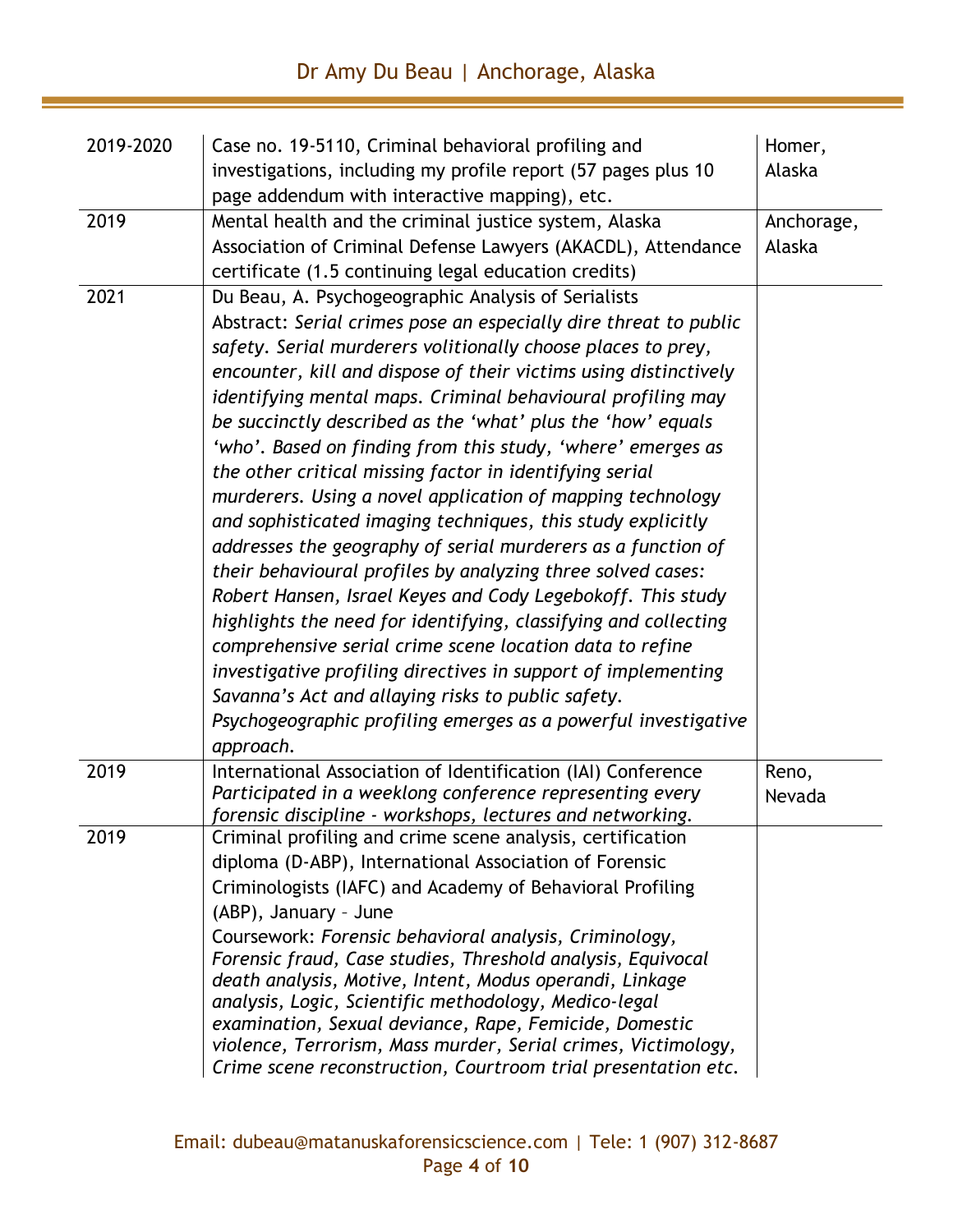|      | Threshold assessment: State of North Carolina y Peterson<br>(solved case study), 30 pages |            |
|------|-------------------------------------------------------------------------------------------|------------|
| 2018 | Forensic science presentation, Alaska Federal Public Defenders                            | Anchorage, |
|      | <b>Office</b>                                                                             | Alaska     |
| 2018 | Alaska small business development center, day workshops                                   | Anchorage, |
|      | Starting a business, Digital marketing resolutions                                        | Alaska     |
| 2018 | Du Beau, A. Forensic neurobiology underling violent criminal                              |            |
|      | behavior. Glasstree Academic Publishing, open access, 35                                  |            |
|      | pages.                                                                                    |            |
|      | Abstract: Violent criminal behavior may be a sequela of                                   |            |
|      | functionally and structurally compromised prefrontal and                                  |            |
|      | corticolimbic cortices. These anatomically distinct yet                                   |            |
|      | functionally integrated regions of the human brain confer                                 |            |
|      | qualities of moral sensibility and intentionality of action.                              |            |
|      | Criminal behavior leading to conviction necessitates the                                  |            |
|      | commission of a prohibited act, actus reus, coincidentally                                |            |
|      | occurring with a guilty state of mind, mens rea. Sentencing                               |            |
|      | determinations markedly differ for those who intentionally                                |            |
|      | violate compared to reckless acts and such outcomes can be                                |            |
|      | critically life-impactful. However, making inferential                                    |            |
|      | assessments about an aggressor's mental state can be a                                    |            |
|      | challenging task for legal experts. This meta-analysis reviews                            |            |
|      | how the functional somatotopy of brain regions associated                                 |            |
|      | with aggression can be forensically assessed to contextualize                             |            |
|      | violent criminal behavior to facilitate legal processes. Because                          |            |
|      | brain scans have diagnostic credibility, by extension, they are                           |            |
|      | increasingly becoming persuasive forensic evidence. A                                     |            |
|      | centralized neuroimaging database may emerge as a game-                                   |            |
|      | change for legal processes. The intercalated framework of                                 |            |
|      | neurolaw uniquely offers great power to elucidate                                         |            |
|      | criminological factors within the statute.                                                |            |
| 2016 | Crime and delinquency, three credit course, University of                                 | Anchorage, |
|      | Alaska Anchorage, January - May                                                           | Alaska     |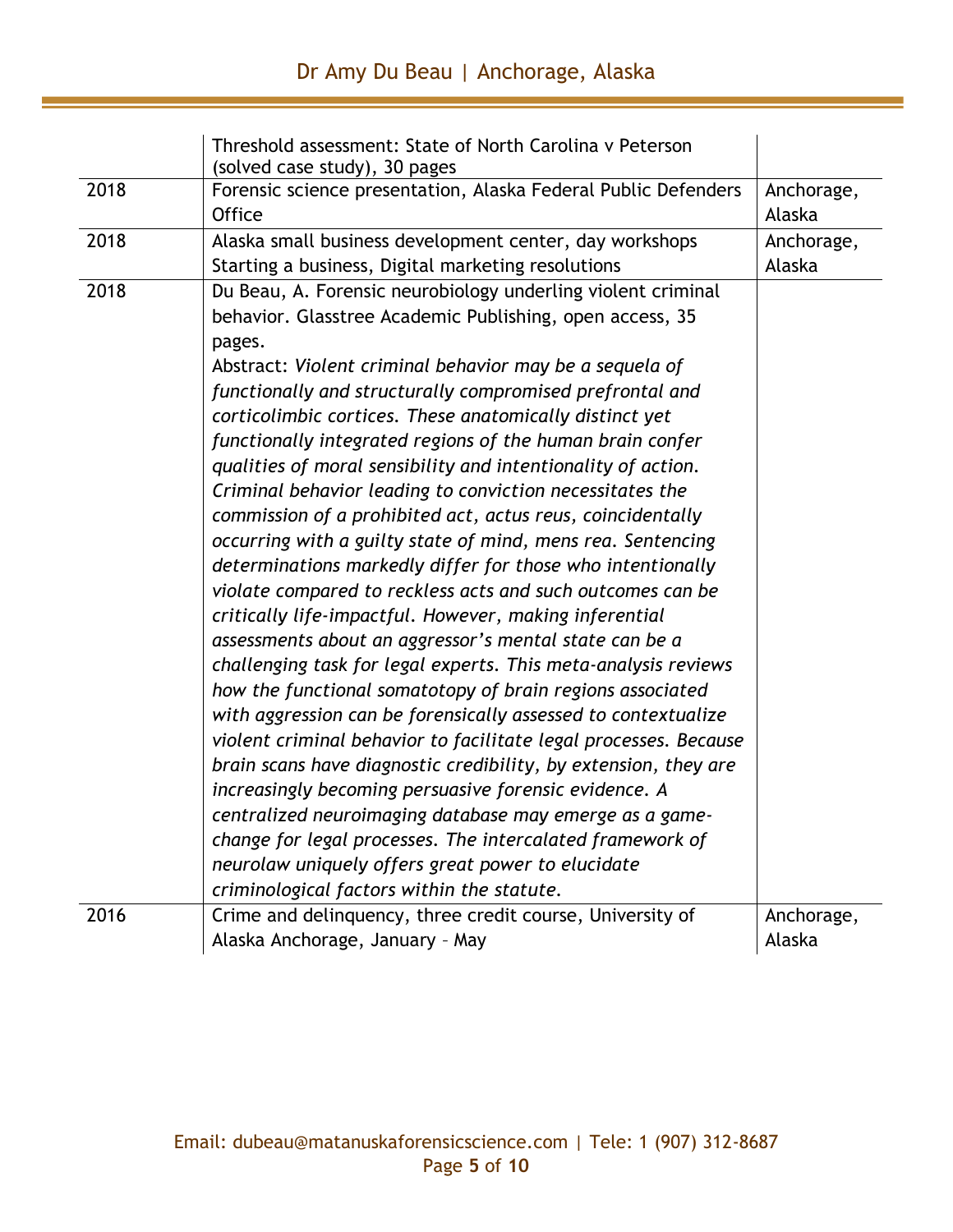# Bloodstain pattern analysis

<span id="page-5-0"></span>

| 2021 | Report prepared for Effingham County Sheriff's Office Criminal          | Springfield,  |
|------|-------------------------------------------------------------------------|---------------|
|      | Investigation Division. Photographic review (15 pages)                  | Georgia       |
| 2021 | Qualtrics Survey, Photographic review. Staffordshire University UK:     | Trent,        |
|      | Impact spatter and expiratory patterns                                  | England       |
| 2021 | Qualtrics Survey, Photographic review. Staffordshire University UK:     | Trent,        |
|      | Swipes and wipes                                                        | England       |
| 2021 | Bloodstain Pattern Recognition, by Tritech Forensics                    | International |
|      | Interactive webinar, examination, assignment and project                |               |
|      | Certificate                                                             |               |
| 2020 | Scientific Foundations of Bloodstain Pattern Analysis                   | International |
|      | by Jeremiah Morris, Celestina Rossi, Kacper Choromański                 |               |
|      | Certificate                                                             |               |
| 2020 | Presentation: Scientific Foundations of Bloodstain Pattern Analysis     | International |
|      | (half-day online). International Association of Bloodstain Pattern      |               |
|      | Analysts                                                                |               |
| 2020 | Dr Henry Lee Institute of Forensic Science, 5-part online webinar       | New Haven,    |
|      | Certificate: Advanced Forensic Science                                  | Connecticut   |
|      | Crime scene investigation, Documentation, Pattern evidence              |               |
|      | reconstruction, Bloodstain pattern examination/analysis, Trace          |               |
|      | evidence analysis, Forensic DNA evidence                                |               |
| 2019 | International Association of Identification (IAI) Conference            | Reno,         |
|      | Certificate: Examination of Bloodstains Patterns on Clothing (half-     | Nevada        |
|      | day workshop)                                                           |               |
|      | Certificate: Blood Enhancement versus Blood Detection (day<br>workshop) |               |
|      | Certificate: Impact Pattern Reconstruction (half-day workshop)          |               |
| 2018 | International Association of Bloodstain Pattern Analysts (IABPA)        | Ottawa,       |
|      | Conference                                                              | Ontario,      |
|      | Certificate: Introduction to HemoSpat (half-day workshop)               | Canada        |
|      | Certificate: Bloodstain Reconstruction (half-day workshop)              |               |
|      |                                                                         |               |
| 2018 | Bloodstain pattern analysis workshop, TriTech Forensics                 | Alexandria,   |
|      | Certificate: Bloodstain Pattern Analysis (40 hour basic course)         | Virginia      |
| 2018 | Blood distribution and spatter, three credit graduate online course,    | Gainesville,  |
|      | Grade 'A', University of Florida, January - May.                        | Florida       |
|      | Coursework: Hemodynamics, Biomedical, Physics, Trigonometry,            |               |
|      | Blood enhancement/detection, Presumptive/confirmatory chemical          |               |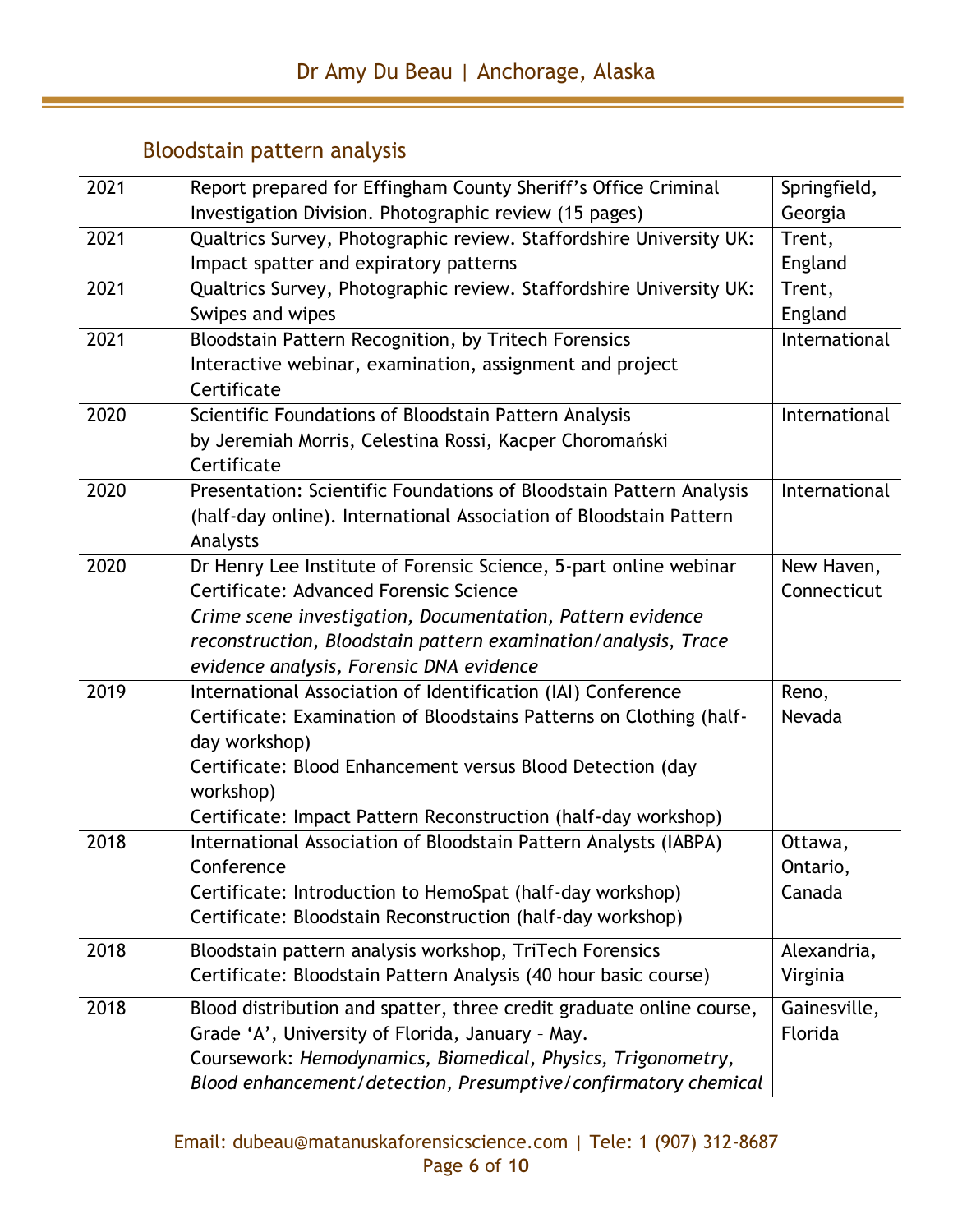|      | testing, Sample collection, Software programming, Chain of<br>custody, Documentation, Case studies, Crime scene reconstruction,<br>Courtroom trial presentation, etc.     |                      |
|------|---------------------------------------------------------------------------------------------------------------------------------------------------------------------------|----------------------|
| 2018 | Du Beau, A. Serological method to determine blood phenotypes and<br>probability of occurrence. Absorption-elution method, 9 pages,<br>prepared for Alaska Forensics, LLC. | Alaska               |
| 2018 | Photography workshop, Alaska Photo Treks, digital photography<br>techniques                                                                                               | Anchorage,<br>Alaska |

#### <span id="page-6-0"></span>Publications and articles

| 2021 | Mise en place                                                    | Web report     |
|------|------------------------------------------------------------------|----------------|
|      | Why scaling matters in this complex 'Where's Waldo' world.       | 4 pages        |
| 2020 | Consciousness squared                                            | Web report     |
|      | Why the brain's anatomy cannot explain the process of            | 2 pages        |
|      | consciousness.                                                   |                |
| 2020 | Architectural design and murder                                  | Web report     |
|      | Violent offenders' proclivity for the Eichler design, geographic | 3 pages        |
|      | profiling.                                                       |                |
| 2020 | Sleep and violent behavior                                       | Web report     |
|      | My report investigating the neurobiology underlying sleep and    | 12 pages       |
|      | the forensic implications of sleep related violent behavior.     |                |
| 2020 | Detecting deception                                              | Web article    |
|      | Can you detect deception?                                        | 3 pages        |
| 2020 | The curious incident of the neuroleptic prescription             | Web article    |
|      | My exposé exploring neuroleptic action at the neuronal and       | & published in |
|      | neurochemical level with emphasis on the efficacy of off-label   | 'Mad In        |
|      | prescribing and diagnostic criteria.                             | America'       |
|      |                                                                  | 13 pages       |
| 2020 | Experimental shift                                               | Web article    |
|      | Mathematically, can you imagine thinking like a pathogen?        | 3 pages        |
| 2020 | Are you cold blooded?                                            | Web article    |
|      | Why have our body temperatures dropped?                          | 2 pages        |
| 2020 | Eye drops and premeditated murder                                | Web article    |
|      | Forensic toxicology behind eye drops. Who knew?                  | 1 page         |
| 2020 | Mediums, Ouija Boards, séances and tarot cards, oh my!           | Web article    |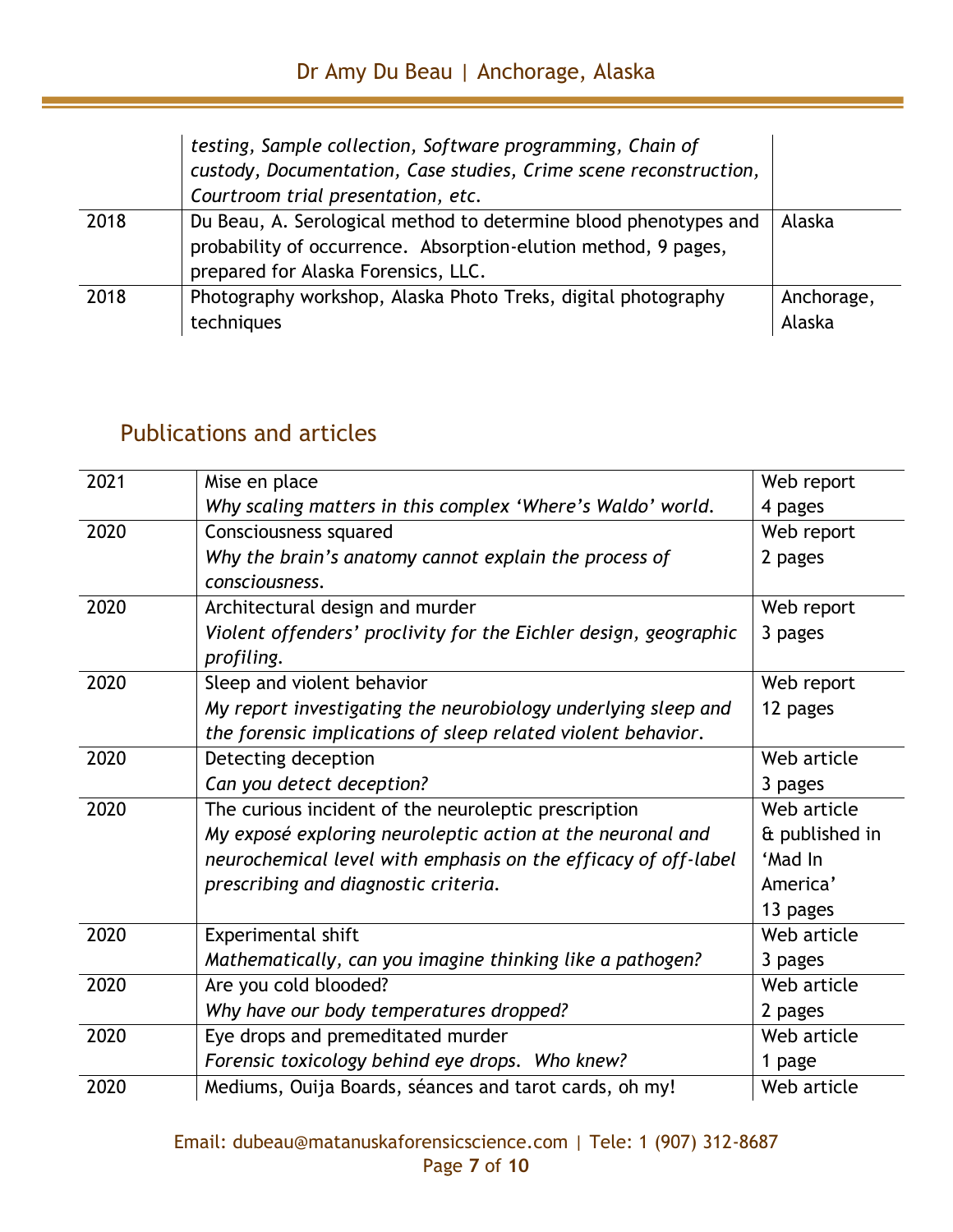|           | Psychics do not belong in profiling and here is why. How do<br>you investigate? | 2 pages         |
|-----------|---------------------------------------------------------------------------------|-----------------|
| 2019      | Monoamines and violent criminal behavior                                        | Web article     |
|           | The chemistry behind mood, motivation, emotion. What<br>underlies violence?     | 1 page          |
| 2019      | Presumptive testing to detect blood and freezing temperatures                   | Web article     |
|           | It was a dark and stormy night is it blood? Thermodynamics                      | 4 pages         |
|           | and molecular chemistry underlying blood detection.                             |                 |
| 2018      | Du Beau A. Forensic neurobiology underlying violent criminal                    | Journal article |
|           | behavior. Glasstree Academic Publishing.                                        | 36 pages        |
|           | ISBN 978-1-5342-0416-4.                                                         |                 |
| 2018      | Du Beau, A. Serological method to determine blood phenotypes                    | Report          |
|           | and probability of occurrence. Absorption-elution method.                       | 9 pages         |
|           | Prepared for Alaska Forensics, LLC.                                             |                 |
| 2014      | Du Beau A. Neurochemistry and synaptic connections in the                       | Presentations   |
|           | mammalian spinal cord. Pennsylvania State University,                           |                 |
|           | Philadelphia and Queens University, Kingston, Ontario, Canada.                  |                 |
| 2014      | Huma Z., Du Beau A. et al. Origin and neurochemical properties                  | Journal article |
|           | of bulbospinal neurons projecting to the rat lumbar spinal cord                 | 9 pages         |
|           | via the medial longitudinal fasciculus and caudal ventrolateral                 |                 |
|           | medulla. Front Neural Circuits.                                                 |                 |
| 2013      | Du Beau A. Corticospinal and reticulospinal contacts onto                       | Poster          |
|           | cholinergic interneurons. Poster presentation. Festival of                      | presentation    |
|           | Neuroscience, British Neuroscience Association. London,                         |                 |
|           | England, United Kingdom.                                                        |                 |
| 2013      | Du Beau A. Neurotransmitter phenotypes of descending systems                    | PhD thesis      |
|           | in the rat lumbar spinal cord. PhD thesis, University of Glasgow.               | 256 pages       |
| 2011-2013 | Scottish Neuroscience Group and Glasgow Neuroscience                            | Poster          |
|           | conferences. Glasgow, Aberdeen, Dundee, Edinburgh, Scotland,                    | presentations   |
|           | United Kingdom.                                                                 |                 |
| 2012      | Du Beau, A. et al. Neurotransmitter phenotypes of descending                    | Journal article |
|           | systems in the rat lumbar spinal cord. J Neurosci. 227.                         | 12 pages        |
| 2010      | Scottish Autism Research Group Conference. Edinburgh,                           | Conference      |
|           | Scotland, United Kingdom.                                                       |                 |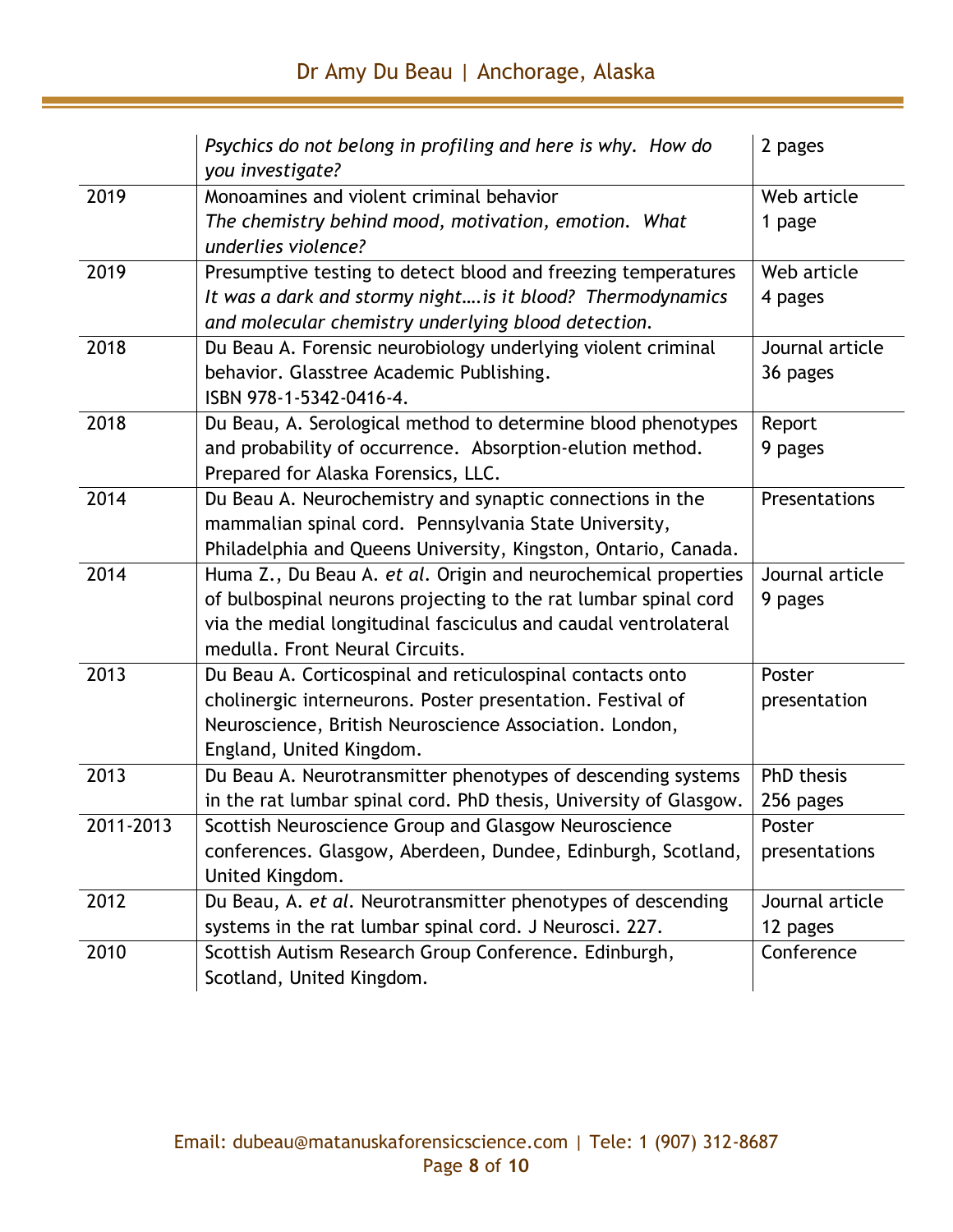#### <span id="page-8-0"></span>Scientific skill sets

Extensive array of laboratory bench techniques

E.g., Qualitative/quantitative analysis, assays, calibrations, titrations,

cryopreservation, preparing reagents/formulae, preparatory techniques,

instrumentation, etc.

Microscopy, histology and immunocytochemistry

Neurochemistry and neuroanatomy

Surgical techniques, animal modelling, dissections and perfusions

Forensic expertise

Biomedical, e.g., Anatomy and physiology, biochemistry

Basic genetic techniques, e.g., DNA extraction/analysis, PCR, electrophoresis

Psychophysics and visual cognition

Imaging techniques and digital image processing

Experimental methodology and research design

Agronomy, photochemistry, botany and soil sciences

#### <span id="page-8-1"></span>Employment background

| 2022      | Adjunct Professor, Department of Psychology and       | Anchorage, |
|-----------|-------------------------------------------------------|------------|
|           | Biology, Alaska Pacific University                    | Alaska     |
| 2018-2021 | Matanuska Forensic Science, LLC                       | Anchorage, |
|           |                                                       | Alaska     |
| 2017      | Molecular Ecology Laboratory, US Geological Survey    | Anchorage, |
|           |                                                       | Alaska     |
| 2015-2016 | Adjunct Professor, Department of Biological Sciences, | Anchorage, |
|           | University of Alaska Anchorage                        | Alaska     |